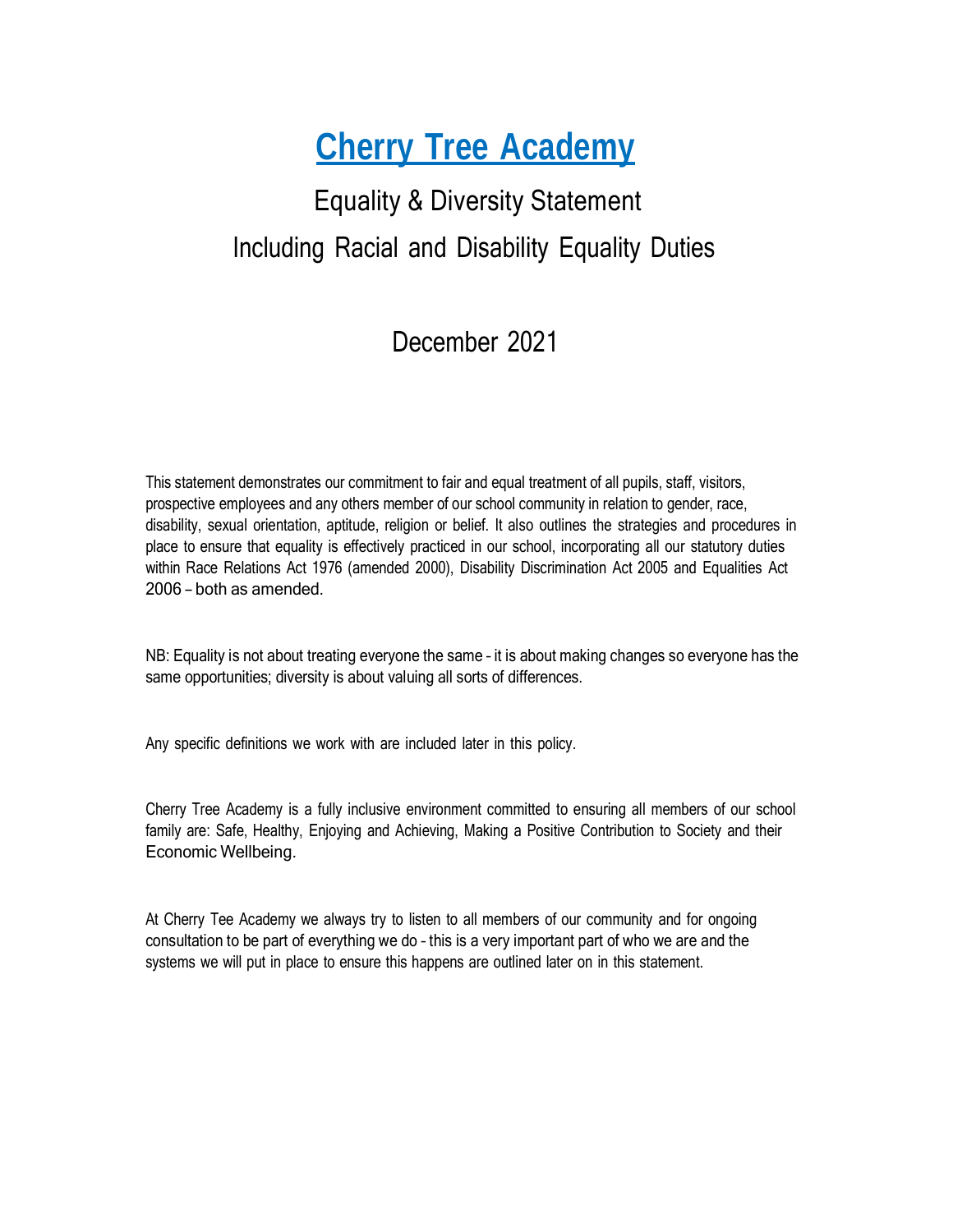### **INTRODUCTION**

Cherry Tree academy is fully committed to ensuring everyone is treated fairly and with respect. We are fully committed that all our children, staff and volunteers are given every opportunity to achieve their full potential.

Pupils will have equal access to a broad, balanced, relevant and differentiated curriculum.

We believe that everyone has the right to work and learn in a safe and supportive environment.

We are developing a culture of inclusion and diversity in which people feel free to participate fully in school life.

The achievement of all pupils is monitored and we use this data to raise standards and ensure inclusive teaching.

We make reasonable adjustments to make sure that the school environment is as accessible as possible to everyone.

We believe that diversity is a strength which should be respected and celebrated by all those who learn, teach and visit here.

We also have regard for our statutory duties as outlined in the following Acts of Parliament:

- The Race Relations Act 1976 (amended 2000) imposes a general duty for schools to:
	- 1. Promote equality of opportunity
	- 2. Promote good race relations 3. Eliminate unlawful racial discrimination
- The Disability Discrimination Act 2005 imposes the general duty to:
	- 1. Promote equality of opportunity
	- 2. Eliminate unlawful discrimination
	- 3. Eliminate disability and related harassment
	- 4. Promote positive attitudes towards disabled people
	- 5. Encourage disabled people's participation in public life

6. Take steps to take into account people's disabilities, even where that involves more favourable treatment

- The Equalities Act 2006 imposes the general duty to develop a society in which:
	- 1. People's ability to achieve their potential is not limited by prejudice or discrimination
	- 2. There is respect for and protection of each individual's human rights
	- 3. There is respect for the dignity and worth of each individual
	- 4. Each individual has an equal opportunity to participate in society

5. There is mutual respect between groups based on understanding, valuing diversity and on shared respect for equality and human rights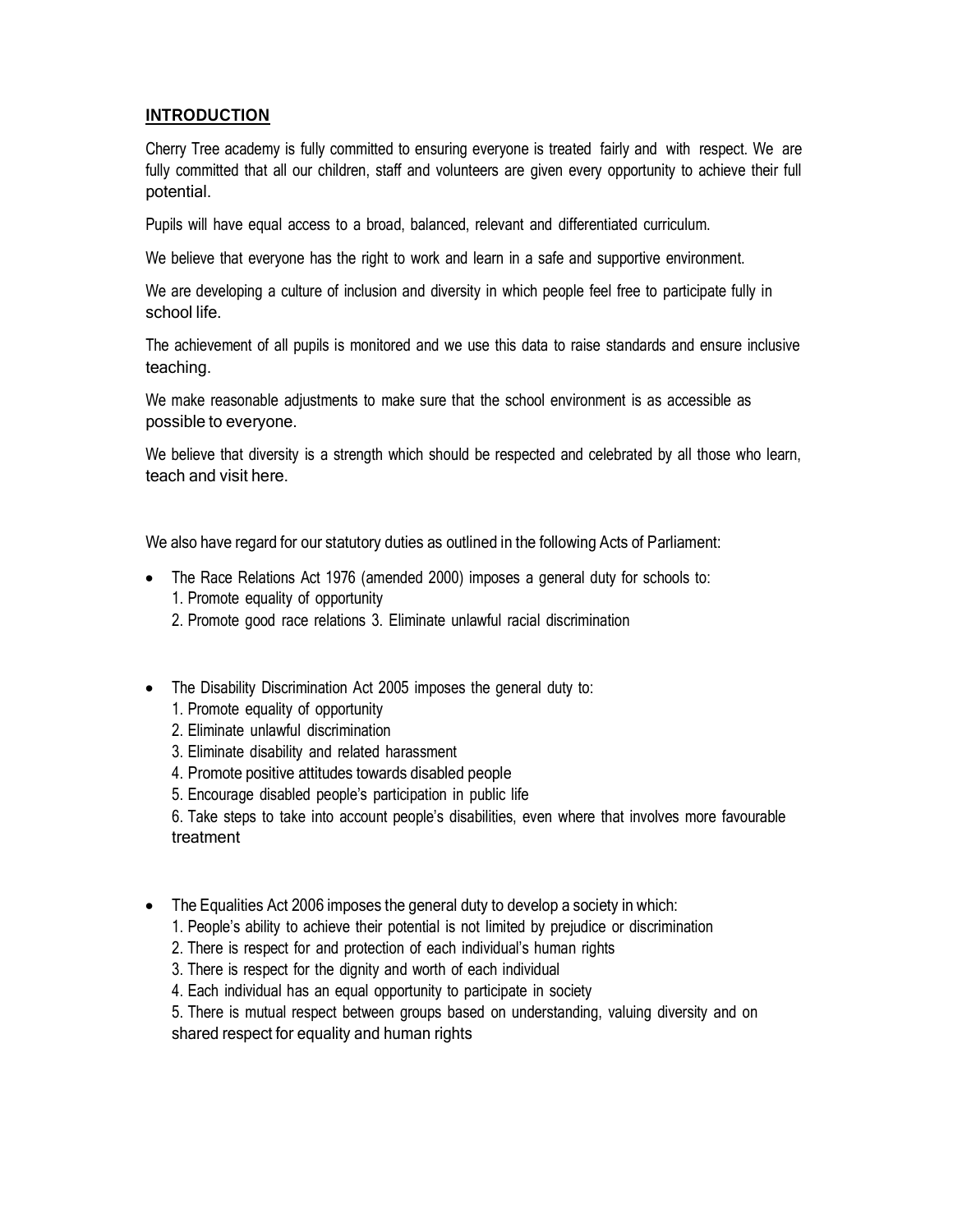#### **EXPLANATIONS OF ORGANISATION**

This statement refers throughout to the right of all individuals to be treated fairly and equally. This is relevant to all members of our school community including pupils, parents, staff, governors, visitors and prospective employees. It deals with generic issues relevant to all areas of equality. Many of the statutory duties outlined above actually overlap. Where there are specific issues or procedures within a statutory document these will be highlighted or referred to within the appendices.

This statement covers all aspects of school life, including all extended services activities, school visits, residential visits and any transportation. It covers the recruitment of prospective staff and governors. It covers access to all parts of school and the curriculum. It covers all parts of the school day including child care provision, teaching and lunchtime.

### **DEFINITIONS**

The definition of equality we understand is:

*Equality is about making sure people are treated fairly and given fair chances. Equality is not about treating everyone in the same way, but it recognises that their needs are meet in different ways.*

#### So, what is diversity?

*Diversity is about valuing individual difference. It is about recognising, valuing and managing differences to enable all to contribute and realise their full potential. Diversity challenges us to recognise and value all sorts of differences.*

The definition of disability we understand is:

*A physical or mental impairment which has a substantial and long-term adverse effect on a person's ability to carry out normal day-to-day activities*

The DDA 2005 has also extended the definition of disability as follows:

- People with HIV, multiple sclerosis and cancer (although not all cancers) are deemed disabled before they experience the long-term and substantial adverse effect on their activities.
- Section 18 has been amended so that individuals with a mental illness no longer have to demonstrate that it is "clinically well-recognised", although the person must still demonstrate a longterm and substantial adverse effect on his/her ability to carry out normal day-to-day activities.

The definitions of racial discrimination we understand are:

*Racism is treating someone differently or unfair simply because they belong to a different race or culture.*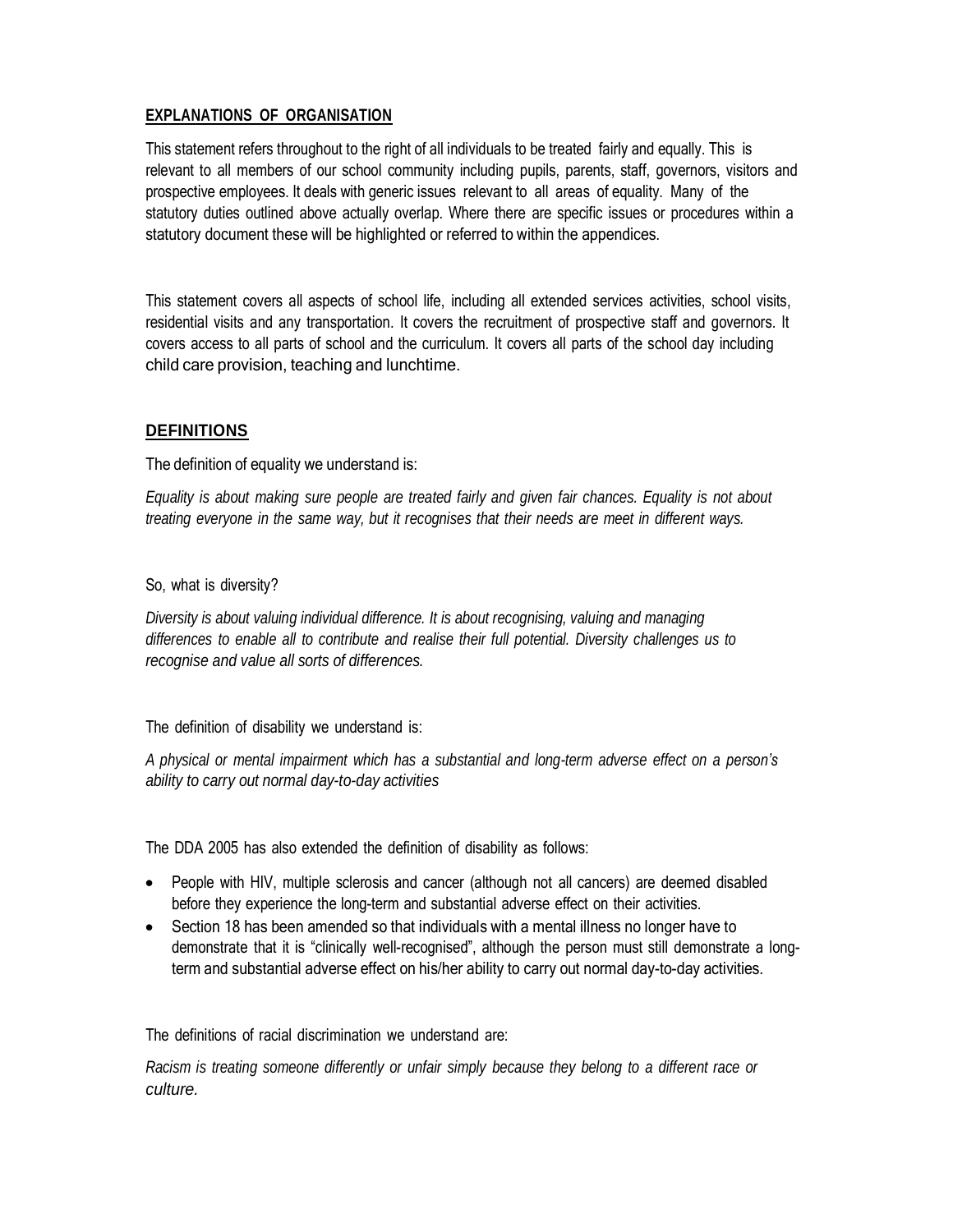People can also experience prejudice because of their religion or nationality.

According to UN International Conventions, *"the term "racial discrimination shall mean and distinction, exclusion, restriction or preference based on race, colour, descent, or national or ethnic origin which has the purpose or effect of nullifying or impairing the recognition, enjoyment or exercise, on an equal footing, of human rights and fundamental freedoms in the political, economic, social, cultural or any other field of public life"*

The definitions of religion and belief we understand are:

*Although religion or belief is not specifically defined, Employment Equality Legislation 2003 states that religion or belief is 'any religious belief or similar philosophical belief. There's no specific list, but it* includes all major religions, and less widely practiced ones. If it is uncertain what counts as a religion or *belief under law, a tribunal will decide taking into consideration things such as acts of collective worship, a clear belief system, a profound belief affecting the way of life or view of the world.*

#### **INVOLVEMENT OF OTHERS**

In order for this statement to be implemented effectively, a wide range of people need to be involved: Pupils, staff, parents, governors and service users.

#### **PROMOTING EQUALITY AT CHERRY TREE ACADEMY**

Opportunities will be actively sought to promote positive images of all groups in society through the curriculum and to explore why some groups are treated differently and how we can respond to this – this will be done firmly but sensitively.

If a situation arises where any one person is potentially at risk of not being treated the same as others or not able to access the same opportunities to address this. (this includes physical access to buildings, visits and residential)

If a number of incidents have been prevalent within a particular year group, we will use circle time, story time or assembly to investigate and address the issue with all pupils.

Pupil tracking data will be used to monitor the progress of all children and any inequalities will be investigated and addressed through targeted intervention, so all children are able to achieve their potential.

All staff will be made aware of the correct procedures for identifying, recording and reporting any action they consider to be discriminatory – staff will always inform a member of the leadership team.

If, through an investigation, any members of staff were identified as acting in a discriminatory way, then appropriate action would be taken – including disciplinary action if necessary.